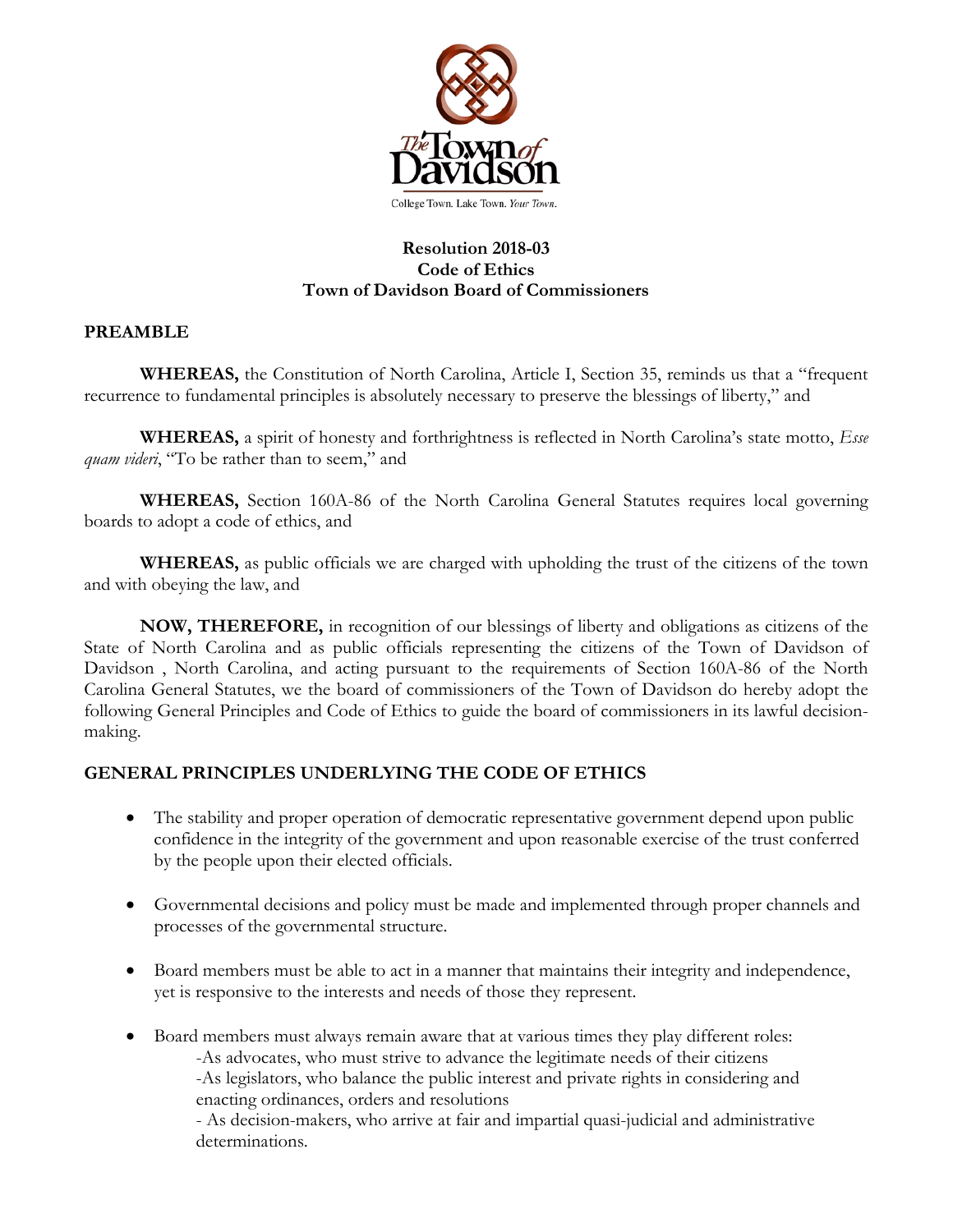- Board members must know how to distinguish among these roles to determine when each role is appropriate, and to act accordingly.
- Board members must be aware of their obligations to conform their behavior to standards of ethical conduct that warrant the trust of their constituents.

## **CODE OF ETHICS**

The purpose of this Code of Ethics is to establish guidelines for ethical standards of conduct for the board of commissioners of the Town of Davidson and to help determine what conduct is appropriate in particular cases. It should not be considered a substitute for the law or for a board member's best judgment.

Section 1. Board members should obey all laws applicable to their official actions as members of the board. Board members should be guided by the spirit as well as the letter of the law in whatever they do.

At the same time, board members should feel free to assert policy positions and opinions without fear of reprisal from fellow board members or citizens. To declare that a board member is behaving unethically because one disagrees with that board member on a question of policy (and not because of the board member's behavior) is unfair, dishonest, irresponsible, and itself unethical.

Board members should endeavor to keep up to date, through the board's attorney and other sources, about ongoing legal or ethical issues they may face in their official positions. This educational function is in addition to the day-to-day advice the board may receive concerning specific situations that arise.

Section 2. Board members should act with integrity and independence from improper influence as they exercise the duties of their offices. Characteristics and behaviors consistent with this standard include the following:

- Adhering firmly to a code of sound values
- Behaving consistently and with respect toward everyone with whom they interact
- Exhibiting trustworthiness
- Living as if they are on duty as elected officials regardless of where they are or what they are doing
- Using their best independent judgment to pursue the common good as they see it, presenting their opinions to all in a reasonable, forthright, consistent manner
- Remaining incorruptible, self-governing, and unaffected by improper influence while at the same time being able to consider the opinion and ideas of others
- Disclosing contacts and information about issues that they receive outside of public meetings and refraining from seeking or receiving information about quasi-judicial matters outside of the quasijudicial proceedings themselves
- Treating other board members and the public with respect and honoring the opinions of others even when the board members disagree with those opinions
- Not reaching conclusions on issues until all sides have been heard
- Showing respect for their offices and not behaving in ways that reflect badly on those offices
- Recognizing that they are part of a larger group and acting accordingly
- Recognizing that individual board members are not generally allowed to act on behalf of the board but may only do so if the board specifically authorizes it, and that the board must take official action as a body